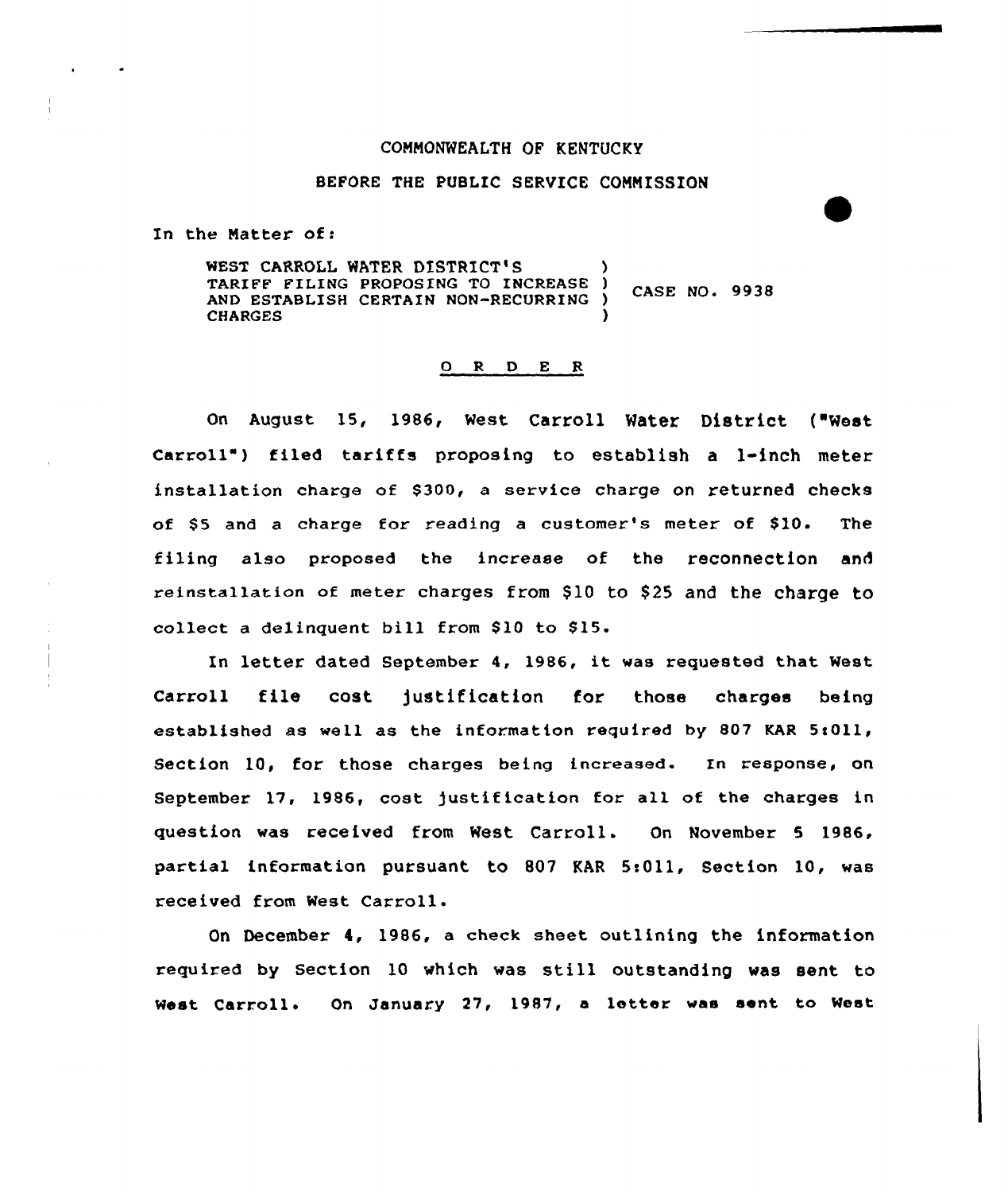Carroll requesting that the necessary information be filed or the tariff proposal be withdrawn.

On Nay 6, 19B7, West Carroll filed the remaining information necessary for consideration of the proposed charges.

After review of the information provided, the Commission is of the opinion and finds that these are fair, just, and reasonable charges in that they will enable West Carroll to recover the costs incurred by providing these services.

IT IS THEREFORE ORDERED that:

1. The rates in Appendix A are approved for services rendered on and after the date of this Order.

2. Within 30 days from the date of this Order, West Carroll shall file tariff sheets setting out the charges approved herein.

Done at Frankfort, Kentucky, this 2nd day of June, 1987.

PUBLIC SERVICE COMNISSION

<u>2 D. Verronst</u>  $Chafman$ 

<u> Iilli</u> ioner

ATTEST:

Executive Director